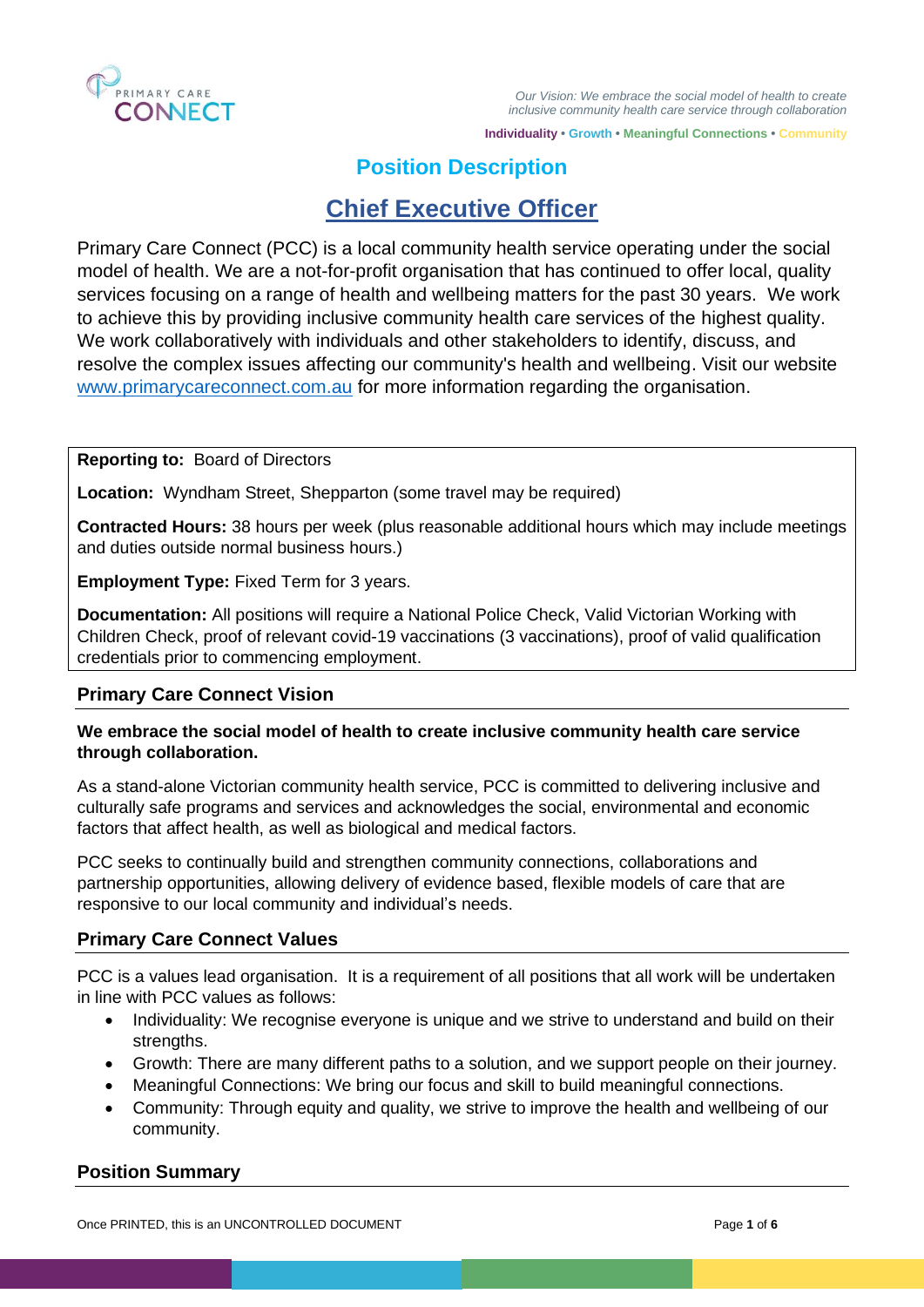

Primary Care Connects Chief Executive Officer is appointed by, and accountable to, Primary Care Connects Board of Directors to oversee and lead the organisation. The CEO is also appointed as the Company Secretary for the Board of Directors.

The CEO is responsible for the development of the organisation assuring high standards in clinical and corporate governance, legislative, accreditation and funding requirements. The CEO will provide high level executive, strategic and operational leadership to all PCC stakeholders.

The CEO is responsible to the Board for the overall leadership and management of the organisation. This includes an external focus on relationships with governments and other key stakeholder groups, positioning and marketing, strategic partnerships, advocacy, and financing. In addition to working directly with the Board, the CEO oversees the internal functions of the organisation, such as operations, administration, finance, and program management predominantly through delegation and management of staff and volunteers.

The CEO will ensure alignment between vision and purpose, values, strategy, external relations, and internal business operations. The CEO must support the PCC policies and procedures and role model professional conduct in a way that is consistent with these policies and practices of PCC at all times.

The CEO is delegated the authority from the Board of Directors to manage the day-to-day business and implement the strategy of the organisation. Note: the broad allocation of time set out in this Position Description may vary based on the demand of program and project timing and scheduling.

# **Position Context**

The CEO is expected to provide management oversight and responsibility across the organisation to ensure the effective and efficient functioning of PCC. The CEO must provide strong, compassionate, and clear leadership internally to PCC and the staff and externally with stakeholders and clients.

# **Extent of Delegated Authority**

- 1. Direct Deployment of resources in a complex / large scale service provider across multiple locations while delivering a variety of complex, multidisciplinary services.
- 2. The CEO is directly accountable and responsible to the PCC Board of Directors.

The Board of Directors delegates authority to the CEO to be responsible for:

- 1. Developing business plans, budgets, and strategies for consideration by the board and to the extent approved by the board, implementing these plans, budgets, and strategies.
- 2. Ensuring the organisation operates and provides services within the parameters set by the board from time to time and that the Board is kept informed of material developments in PCC's affairs, operations, and business.
- 3. Where proposed transactions, commitments or arrangements exceed threshold parameters set by the board, referring the matter to the board for its consideration and approval.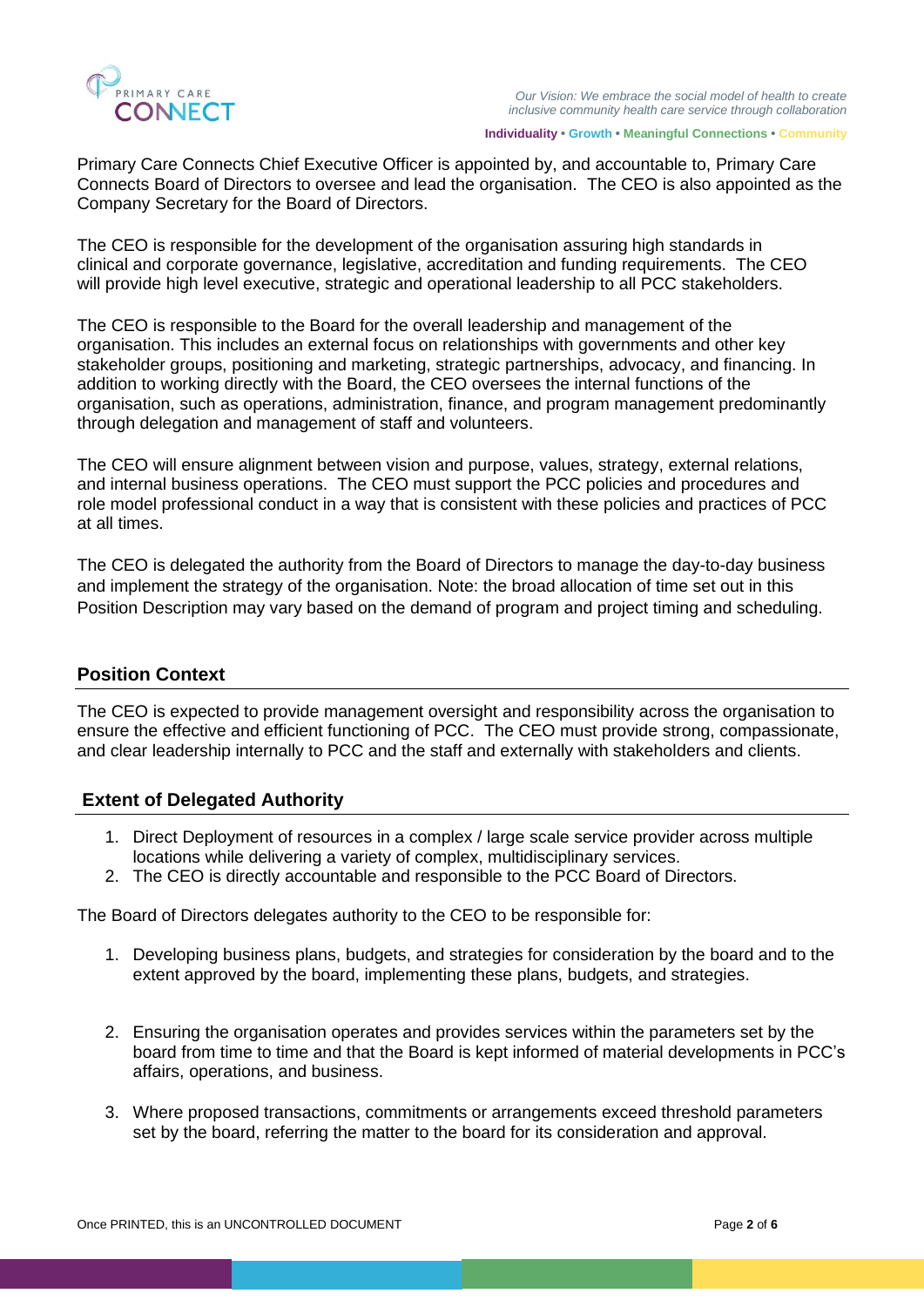

- 4. Identify and manage operational, clinical, and corporate risks for the organisation in line with the risk tolerances defined by the board.
- 5. Manage PCC's financial and other reporting mechanisms, and control and monitoring systems to ensure they are timely and functioning effectively and are founded on a sound basis.
- 6. Ensure that the Board is provided with sufficient accurate information on a timely basis in regard to the organisation, its operations, business, services, stakeholder engagement, and prospects, so as to reasonably position the board to fulfil its governance responsibilities.
- 7. Implement the policies, procedures, guidelines, and code of conduct approved by the board and facilitating the monitoring and review of, and reporting against those policies, procedures, guidelines, and codes of conduct.

# **Key Working Relationships**

#### **Internal**

- Board of Directors
- Board of Director Sub-committees
- Executive management team
- Other direct reports (as applicable)
- Staff / Volunteers / Contractors (as applicable)

#### **External**

- Department of Health
- **Funding bodies**
- Accreditation agencies
- Community agencies
- Media

# **Responsibilities and Expectation**

The key responsibilities and expectations of the CEO are an essential combination of both professional and personal attributes that combine to create balance between the functions of oversight and vision for PCC.

The CEO Key Responsibilities / Tasks include:

- 1. Service Delivery
- 2. Governance
- 3. Planning and Development
- 4. Workforce management
- 5. Financial Management
- 6. Community and Government relations

With respect to overall management oversight and responsibility of the organisation, the CEO will be responsible for:

• Delivering the Strategic Plan Goals and actions.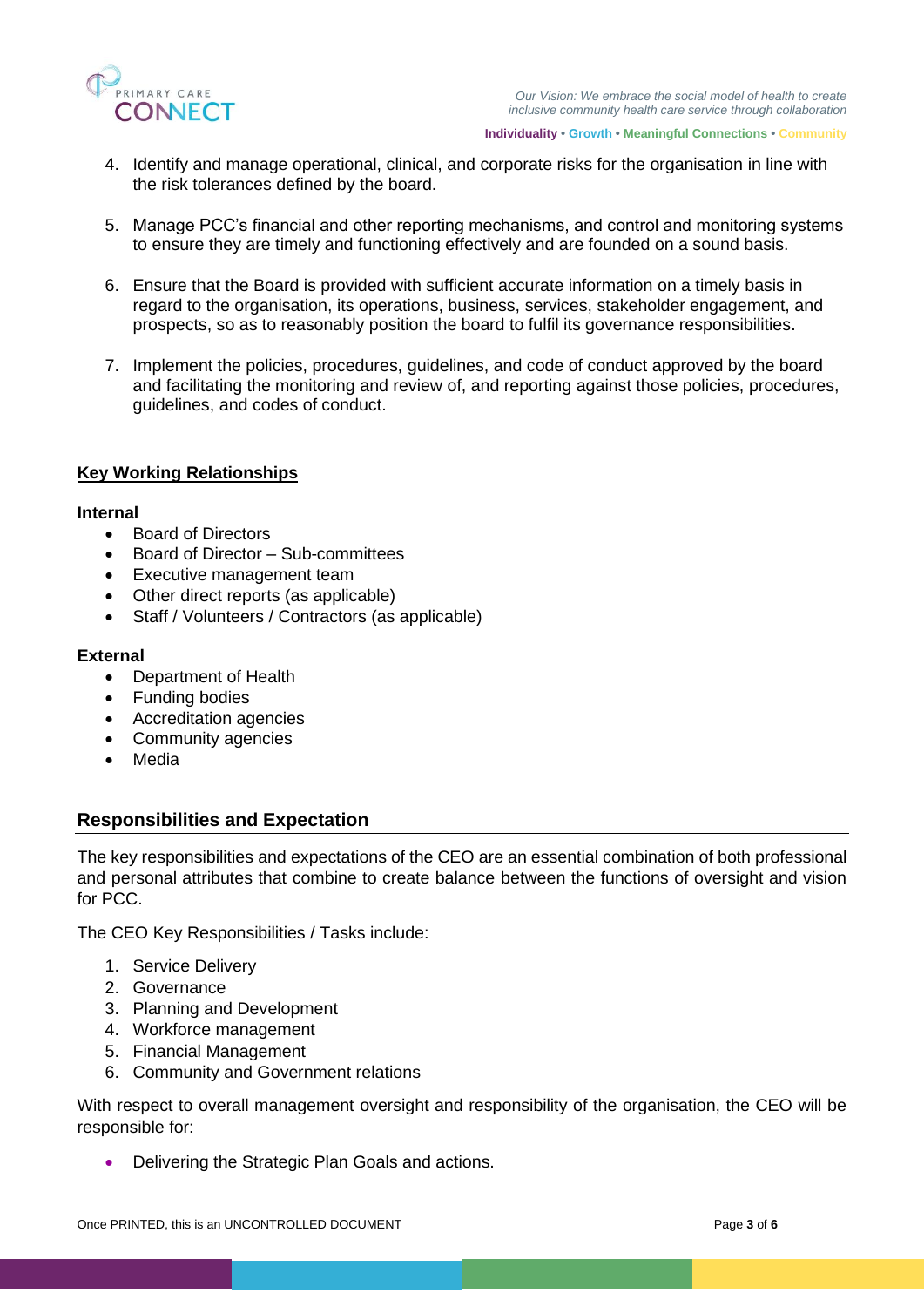

- The appointment and management of key executive and management staff.
- Setting up, maintaining, and reviewing organisational structure, systems, policies, process, and procedures in order to guide, support, inform, service and monitor the delivery of service provisions to our clients and stakeholders.
- Ensuring legal, ethical, and professional practices and boundaries consistent with PCC's code of conduct and values are adhered to.
- Ensuring financial activities are managed within agreed budgets and informing the board in a timely manner should the CEO become aware of any material adverse movements to the budget.
- Ensuring effective and efficient functioning of PCC and all of its services to the community.
- Having a comprehensive understanding of, or significant experience in, community services and health related sectors.
- Ensure a safe working environment for staff and visitors at all times and exceeding the compliance of OH&S legislated requirements.

#### **Personal:**

- **Integrity**: The CEO is expected at all times to act and behave with integrity and in accordance with PCC code of conduct and values. The CEO must act in a manner so as not to bring PCC into disrepute or disrespect.
- **Emotional Intelligence**: The CEO will lead with empathy, high degree of emotional intelligence and a genuine concern for clients within our care via the services we offer.
- **Maintains High Standards:** The CEO will maintain high standards of their own performance and effectiveness and be open and request feedback to assist them.
- **Collaboration and Respect:** The CEO will invest in building networks and relationships with external stakeholders and position PCC as an organisation that is easy to partner with. The CEO will also invest in staff to collaborate internally and externally (as appropriate and under the approval of the CEO). Commitment to treating others in a professional manner with consideration, mutual trust, courtesy and a need for diversity.
- **Positive Attitude:** Strive to maintain a positive working environment where all team members are valued, inspired and encourage one another.
- **Accountability:** Accountable to the people we support in our services, colleagues, staff and the Board of PCC.

# **Key Performance Indicators** may include:

1. **Service Delivery**: Client and Stakeholder surveys indicate 80% are satisfied or above with the service provision. 100% compliance with mandatory reporting completed within appropriate time guidelines. Evidence of Clinical governance and the management of clinical risks, incidences, and adverse events.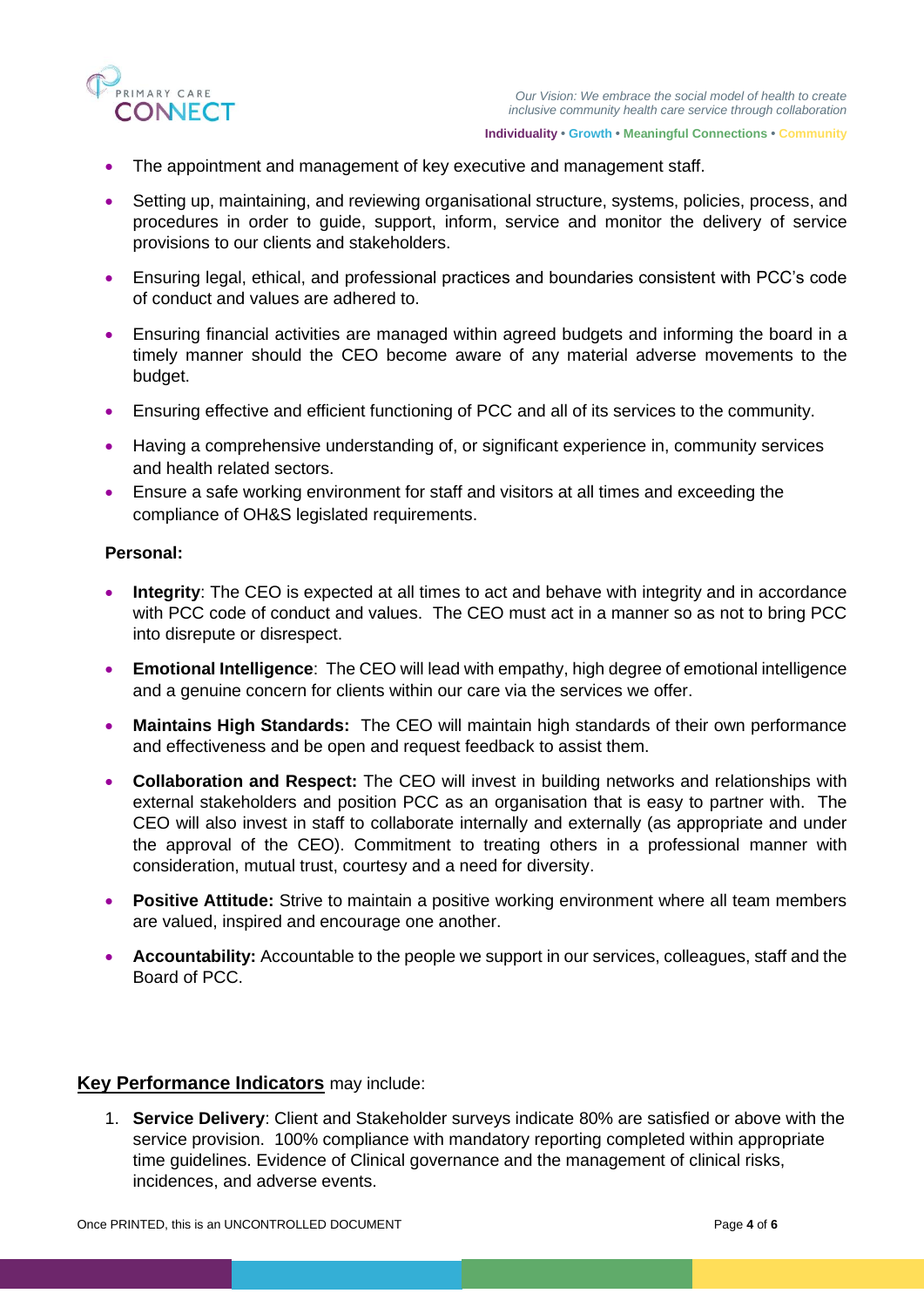

- 2. **Governance:** Policy review schedule and monthly, monthly written Board reports, evidence that reporting and documentation requirements are met. Evidence of identified risk and risk reduction plans / action. Evidence of Company Secretary activities such as agenda preparation in a timely manner, accurate minutes and follow up has occurred.
- 3. **Planning and Development:** Evidence of operational and strategic plans and outcomes within agreed time frames. Evidence of active engagement with external agencies. Evidence of attendance at peak body and government forums.
- 4. **Workforce Management:** Staff turnover between 5-15%. 90% of staff have appraisals completed annually (allowing for those on maternity or extended leave), Staff survey and results, and evidence of workforce plan and actions.
- 5. **Financial Management:** Payment of accounts is within 45 days. Budget delivered in a timely manner. Regular budget forecast reports. Evidence of appropriate delegation approvals aligned with the Instrument of Delegation.
- 6. **Risk and Quality Management:** Risk management plan approved by the board. Evidence that incidents are reported, and appropriate action is taken to minimise risks. Maintain accreditation. Pro-active cyber security, privacy and data security policies and procedures.
- 7. **Community Engagement and Government Relations:** Evidence of community engagement activities at a strategic high level. Appropriate membership of external committees representing PCC.

# **Key Selection Criteria**

The following criteria for the position must be addressed as part of the application, including providing relevant examples:

#### **Essential**

- Qualifications in Community Services, Health, or Business Management.
- Extensive professional experience with significant leadership accomplishments in business, government, public health sector or the not-for-profit sector
- Sound knowledge and understanding of, or ability to learn relevant legislation, regulations, standards, policies, and procedures.
- Demonstrated history of leadership at an executive level within a changing environment.
- A commitment to and understanding of the community that PCC serve.
- Strong, positive, and respectful communication skills and high emotional intelligence.
- Ability to lead and build capability within an Executive Management team.
- Good understanding of financial, human resources, risk management, and OH&S.
- Sound understanding of governance and management

#### **Preferred**

• Post graduate degree in Business Administration, Health Services Management.

#### **Skills**

- Strong interpersonal skills with a collaborative, energetic and visionary approach.
- Ability to plan strategically and deliver on objectives in response to changing environments.
- Advanced knowledge of and demonstrated experience of executive strategic planning and operations, and driving continuous improvement